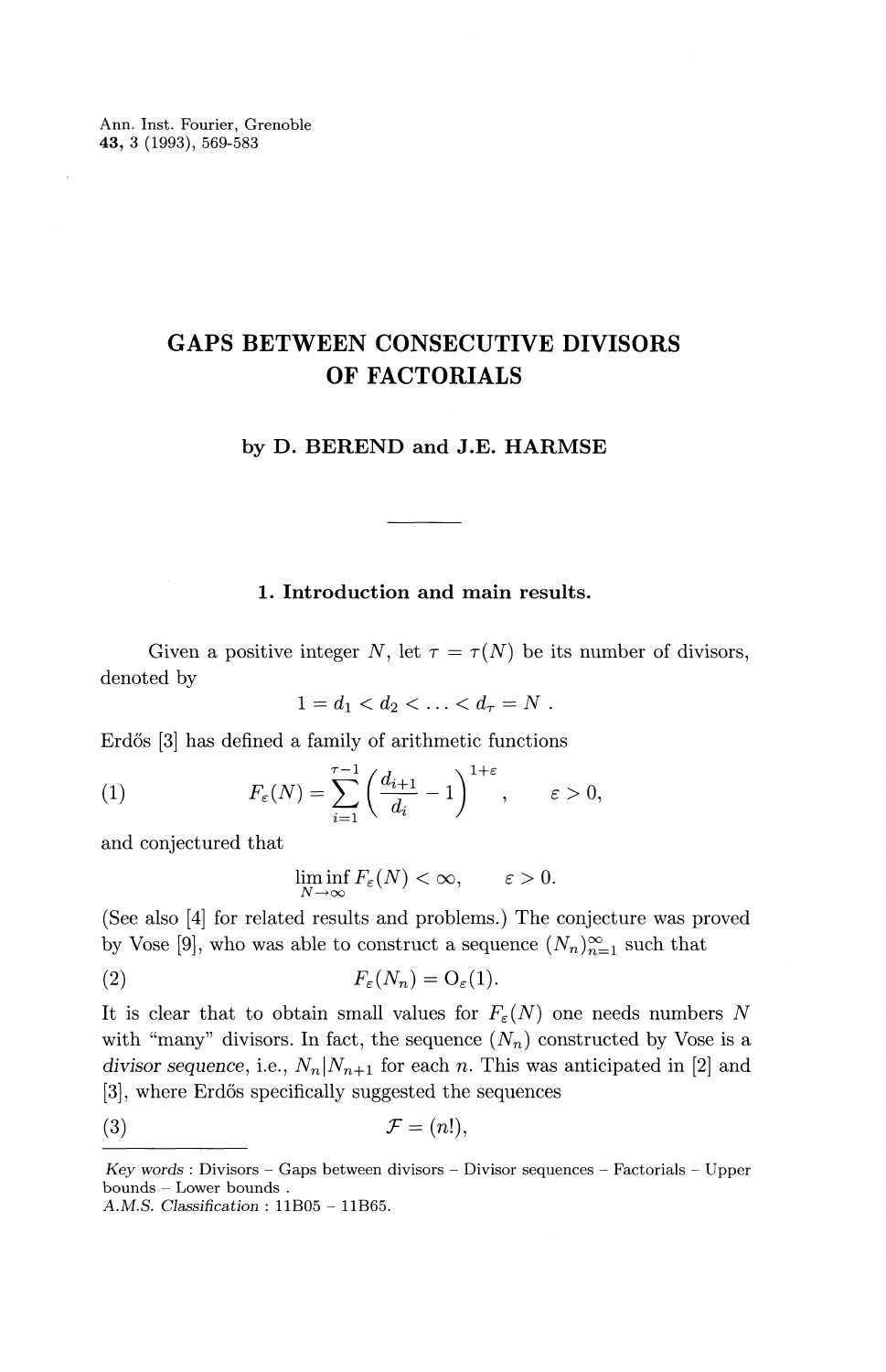$$
(4) \qquad \qquad \mathcal{L} = ([1, 2, \dots, n])
$$

(where  $[1,2,\ldots,n]$  denotes the least common multiple of all positive integers not exceeding *n)* and

(5) 
$$
\mathcal{R} = \left(\prod_{i=1}^{n-1} p_i\right)
$$

(where  $p_1 < p_2 < \ldots$  is the sequence of all primes) as candidates to satisfy (2). This was established by Tenenbaum [8], whose results actually apply to a large class of sequences satisfying a few conditions. Moreover, instead of the sum in (1), he considered the more general sum

(6) 
$$
F(N; h) = \sum_{i=1}^{\tau-1} h\left(\frac{d_{i+1}}{d_i} - 1\right),
$$

where the function  $h : [0, \infty) \longrightarrow [0, \infty)$  belongs to a certain class, containing in particular the functions  $x \mapsto x^{1+\epsilon}$  tackled by Vose.

The main portion of Tenenbaum's paper establishes, for each of the sequences  $\mathcal{F}, \mathcal{L}$  and  $\mathcal{R}$ , a good upper bound on the ratios between consecutive divisors of elements of the sequence. By symmetry, it suffices to deal with the divisors below  $\sqrt{N_n}$ . For divisor sequences, as the interval  $[1,\sqrt{N_n}]$  is covered by the intervals  $[\sqrt{N_{j-1}},\sqrt{N_j}], j \leq n$ , one needs only consider the interval  $[\sqrt{N_{n-1}}, \sqrt{N_n}]$ . Tenenbaum proved (for each of the three sequences) that, given any  $\beta < \frac{1}{2}$ , for any sufficiently large *n* and  $\sqrt{N_{n-1}} \leq z \leq \sqrt{N_n}$  there exist (many) divisors *d* of  $N_n$  with  $z \leq d \leq (1 + n^{-(\ln n)^{\beta}})z$ . (Some aspects of his general approach are treated in more detail in [6].)

In this paper we deal, prompted by a question of Erdős [5], with the density of the divisors of  $n!$ , mainly near the "center"  $\sqrt{n!}$ . To state our results, let us introduce the following definitions and notations. A *factorization ratio* for  $l \in \mathbb{N}$  is a number of the form  $\frac{y}{x}$  where x, y are positive integers and  $l = xy$ . The gap for  $n \in \mathbb{N}$  is  $M_n = \min\{\alpha - 1 :$  $\alpha$  a factorization ratio for  $n!$ ,  $\alpha > 1$ . Finally, we shall write  $\lg t$  for  $\log_2 t$ (i.e.,  $\frac{\ln t}{\ln 2}$ ). (In particular, Ige =  $\frac{1}{\ln 2}$ .)

THEOREM 1.  $-$  For  $n \geq 2^{16}$ ,

REM 1. — For 
$$
n \ge 2^{16}
$$
,  

$$
M_n \le 10^8 \left(\frac{\lg n}{n}\right)^{\frac{\lg n - \lg(\lg n) + 1}{2} + \lg e} \le \left(\frac{1}{n}\right)^{\frac{\lg n}{2} - \lg(\lg n)}
$$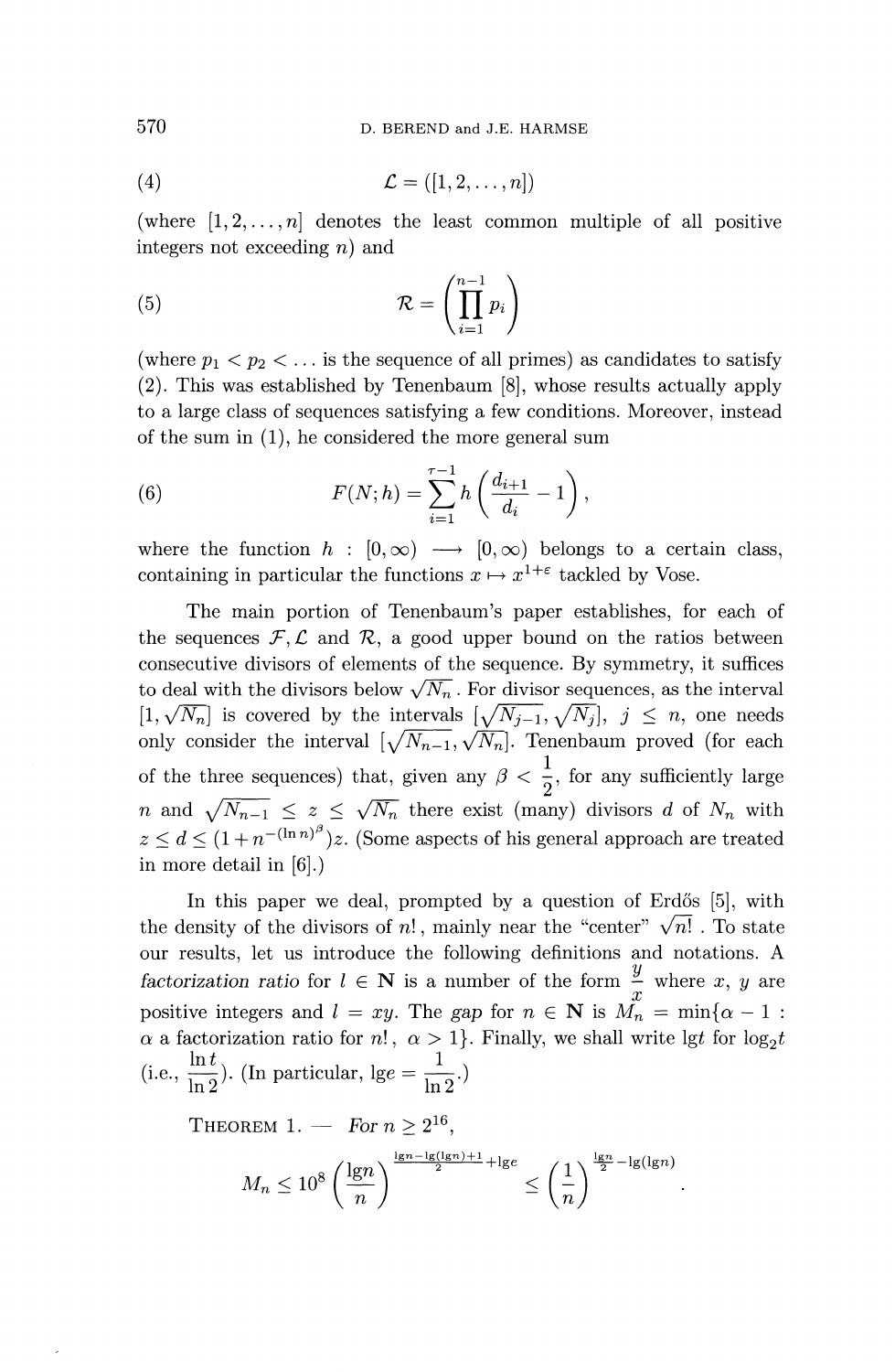We will in fact prove a more general result of a type suggested by Tenenbaum's work.

THEOREM 2. — For  $n \ge 2^{16}$  and  $\sqrt{(n-1)!} < D < \sqrt{n!}$ , there is a *divisor x of n\ such that*

$$
\left|\frac{x}{D} - 1\right| \le 5 \cdot 10^7 \left(\frac{\lg n}{n}\right)^{\frac{\lg n - \lg(\lg n) + 1}{2} + \lg e} \le \left(\frac{1}{n}\right)^{\frac{\lg n}{2} - \lg(\lg n)}
$$

Theorem 1 is almost the special case in which  $D = \sqrt{n!}$ . We shall prove the theorems simultaneously.

*Remark* 1. — The first inequality in each theorem is true with a slightly larger constant for  $n \geq 2^8$ , but we confine formal statements for small *n* to Lemma 1 and Proposition 1.

*Remark 2.* — Up to a bounded power of lgn, the theorems above are the best our methods can produce without radical modification. The reason for this is that our approach yields upper bounds of the form  $2^{(k^2-k)/2}(k-1)!n^{-k}$ , which attains its minimum (for fixed *n*) when  $2^k k \approx n$ and then has approximately the value given above. The large constants arise because we are not quite able to obtain the bound with the optimum value of *k.* (Again, see Proposition 1.)

We may view Theorem 2 as a "topological" statement regarding the density of divisors of *n\.* One may also inquire about the "measure theoretical" analogue, namely how the finite sequence of all divisors of *n\* is distributed (after appropriate normalization) as *n* becomes large. This question was pursued by Vose [11] (following another paper [10], discussing aspects of this problem for general divisor sequences). As one might expect, his results cannot be used to recover the results of this paper (or even Tenenbaum's). He finds the limiting distribution of the discrete probability measures obtained from the set of logarithms of all divisors of  $n!$ , along with some estimate on the error. Roughly speaking, for this to imply that a certain interval contains a divisor of  $n!$ , the interval needs to be larger than the error. However, the error term does not decay sufficiently fast, so that the results of [9] do not imply even the existence of a constant *c* such that the interval  $\left|\frac{\sqrt{n!}}{\sqrt{n!}}\right|$  must contain a divisor of n!. Of course, our  $\left[\frac{\sqrt{n!}}{c}, c\sqrt{n!}\right]$ results do not imply those of [11].

One should note that our approach to proving Theorems 1 and 2 is totally different from Tenenbaum's. While improving his upper bounds for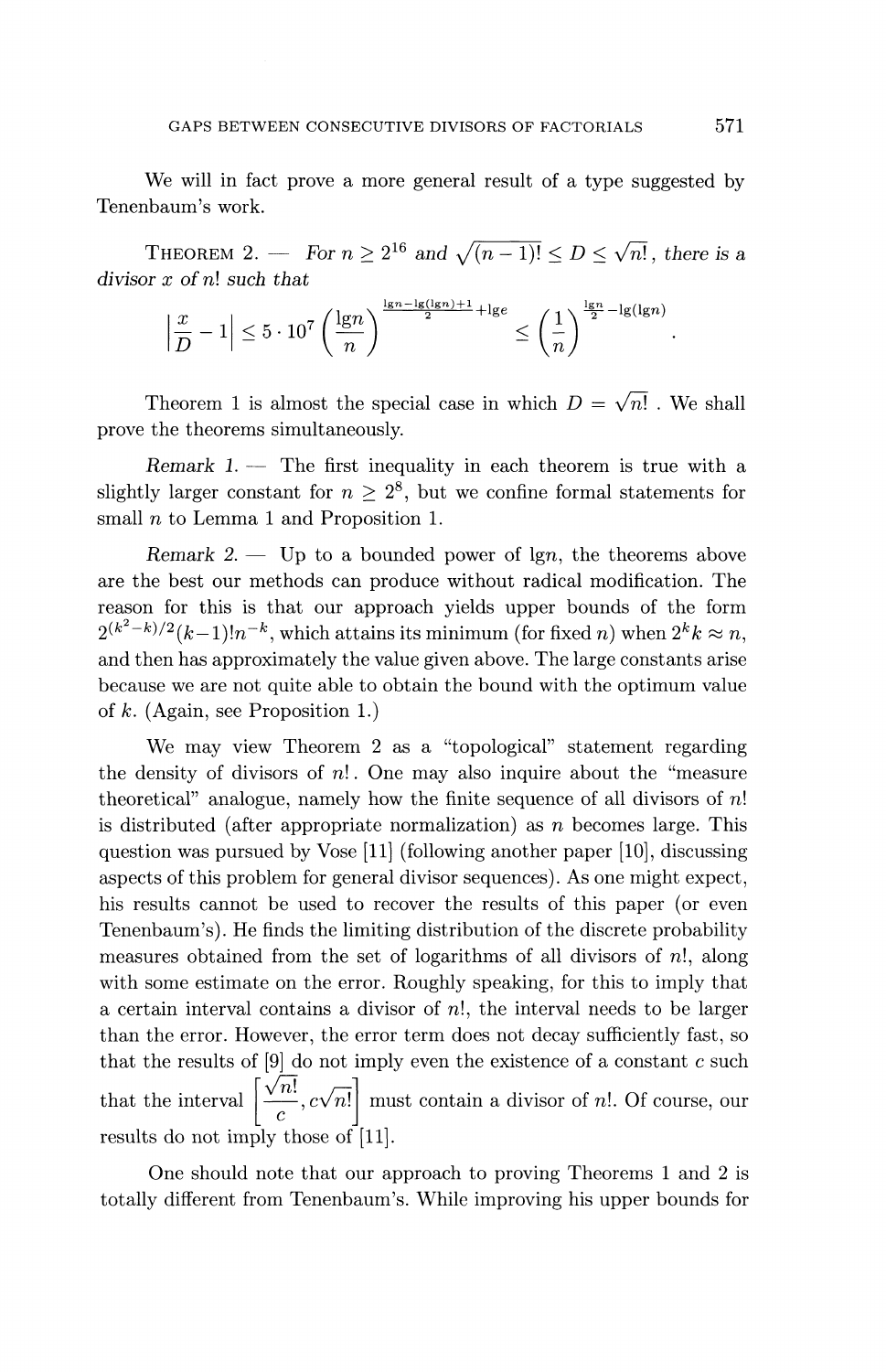*n\* (and being able to provide similar bounds for other sequences consisting of "regular" products), our method does not apply at all to the other sequences,  $\mathcal L$  and  $\mathcal R$ , for which his method worked more easily than for *F.* Moreover, the improvement we obtain regards being able to find a divisor of *n\* in a smaller interval; he finds, in a bigger interval, many more divisors. On the other hand, throughout the proofs of Theorems 1 and 2 only "special" divisors of n!, i.e., divisors of the form  $a_1 a_2 \ldots a_l$ , where  $1 \leq a_1 < a_2 < \ldots < a_l \leq n$ , are used, so we actually prove the existence of such divisors within the specified ranges. We also mention that our results can probably be exploited to extend the class of functions *h* for which Tenenbaum proved the boundedness of  $(6)$  along the three sequences he considered (of course, we could do it only for  $\mathcal{F}$ ), but we shall not pursue this direction here.

Another question Erdős asked [5] was about lower bounds for the gap between consecutive divisors of n! near  $\sqrt{n!}$ . It will be convenient to formulate our results in this direction with slightly different notations from those for the upper bounds. Thus, consider for each *n* the "most balanced" factorization of *n*! into a product of two positive integers,

$$
n! = l_n h_n , \qquad (l_n \le \sqrt{n!} \le h_n, h_n - l_n \text{ minimal } ).
$$

A sequence  $(x_n)_{n=1}^{\infty}$  converges in density to x, and we write  $x_n \stackrel{D}{\longrightarrow} x$ , if  $x_n \longrightarrow x$  but for a subsequence of zero asymptotic density.

THEOREM 3. — For any  $a \in \mathbb{N}$  the set  $\{n \in \mathbb{N} : h_n - l_n = a\}$  has *zero asymptotic density. In other words*

$$
h_n - l_n \xrightarrow{D} \infty.
$$

THEOREM 4. —  $h_n - l_n \ge \sqrt{n}$  for infinitely many positive integers *n,* and a fortiori

$$
h_n - l_n = \Omega(\sqrt{n}).
$$

The upper and lower bounds we obtain are very far from each other. The behaviour of the number of divisors of  $n!$  as a function of  $n$ , which is "almost exponential", seems to hint that neither of these theorems is close to the best possible.

In Section 2 we prove Theorems 1 and 2, and in Section 3 we prove Theorems 3 and 4.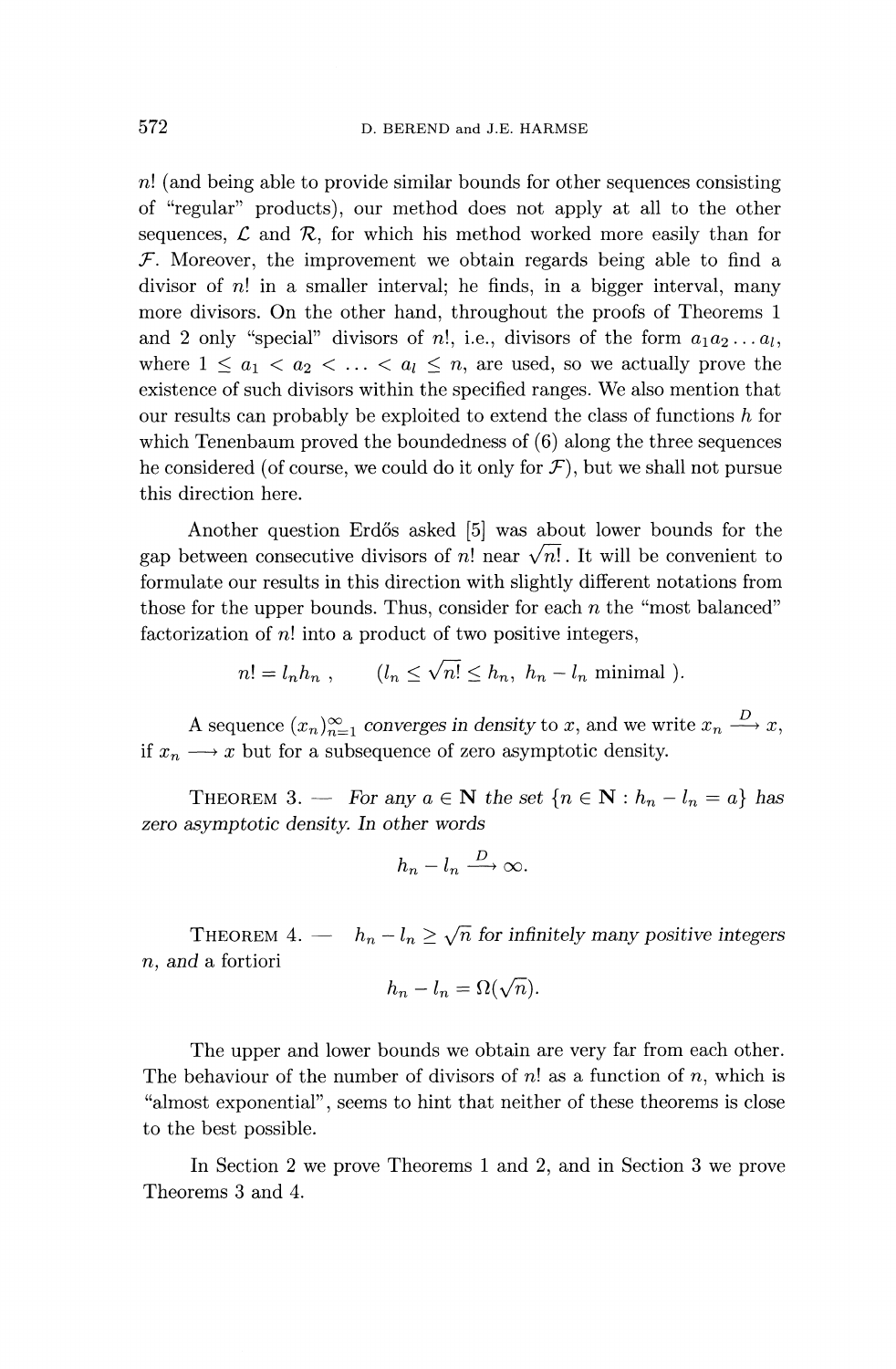We wish to express our gratitude to P. Erdős, G. Kolesnik, C. Osgood, and M. Vose for discussions and information related to the problems discussed in this paper. We also thank the referee for numerous helpful comments, and especially for the proof he gave for Lemma 2, which is much more elegant than our original proof and, at the same time, gives a slightly better estimate. This stimulated us to re-examine the arguments leading to Theorems 1 and 2, finding that the results could be improved by more careful handling of the inequalities. (A slight improvement of Proposition 1 followed directly from the improvement of Lemma 2. Further improvement could be made, but the statement and proof would become more complicated.)

#### **2. Upper bounds.**

To obtain a divisor of *n\* close to a given number D, we shall construct a factorization ratio  $\alpha$  close to  $\frac{n!}{D}$ ; then  $\alpha = \frac{x}{y}$  where *y* is a divisor of *n*! close to *D*. Given the target value  $A\left( = \frac{n!}{n^2} \right)$  of the ratio, we estimate  $M_{n,A} = \min \Big\{ \Big| \ln \Big( \frac{\alpha}{A} \Big) \Big| : \alpha \text{ a factorization ratio for } n! \Big\}.$ 

It will be convenient to use the notation

$$
a_{1,t}=\frac{t}{t-1},\qquad t>1,
$$

and

$$
a_{k+1,t} = \frac{a_{k,t-2^k}}{a_{k,t}}, \qquad k \in \mathbf{N}, \ t > 2^{k+1}
$$

The factorization ratios will be constructed by a variant of the greedy algorithm, using the numbers  $a_{k,n}$ . The point is that if  $\alpha$  is a factorization ratio for  $(n-2^k)!$   $(n,k \in \mathbb{N}, n \geq 2^k)$  then  $\alpha a_{k,n}$  and  $\alpha a_{k,n}^{-1}$  are factorization ratios for *n*!. The greedy algorithm is to find  $\alpha$  as close as possible to the target and then take either  $\alpha a_{k,n}$  or  $\alpha a_{k,n}^{-1}$  as the "good" factorization ration for *n*!. Since  $\frac{1}{n} \leq \ln a_{1,n} \leq \frac{1}{n-1}$  and  $\sum_{n=1}^{\infty} \frac{1}{n}$  diverges it is easy to use  $a_{1,(1)}$ to show that  $M_{n,A} = O\left(\frac{1}{n}\right)$  as  $n \to \infty$  for every fixed  $A > 0$ . In particular  $\left(\frac{1}{n}\right)$ one can show that  $M_{n,1} \leq \frac{1}{n-1}$  for  $n \geq 7$ . The first difficulty is that the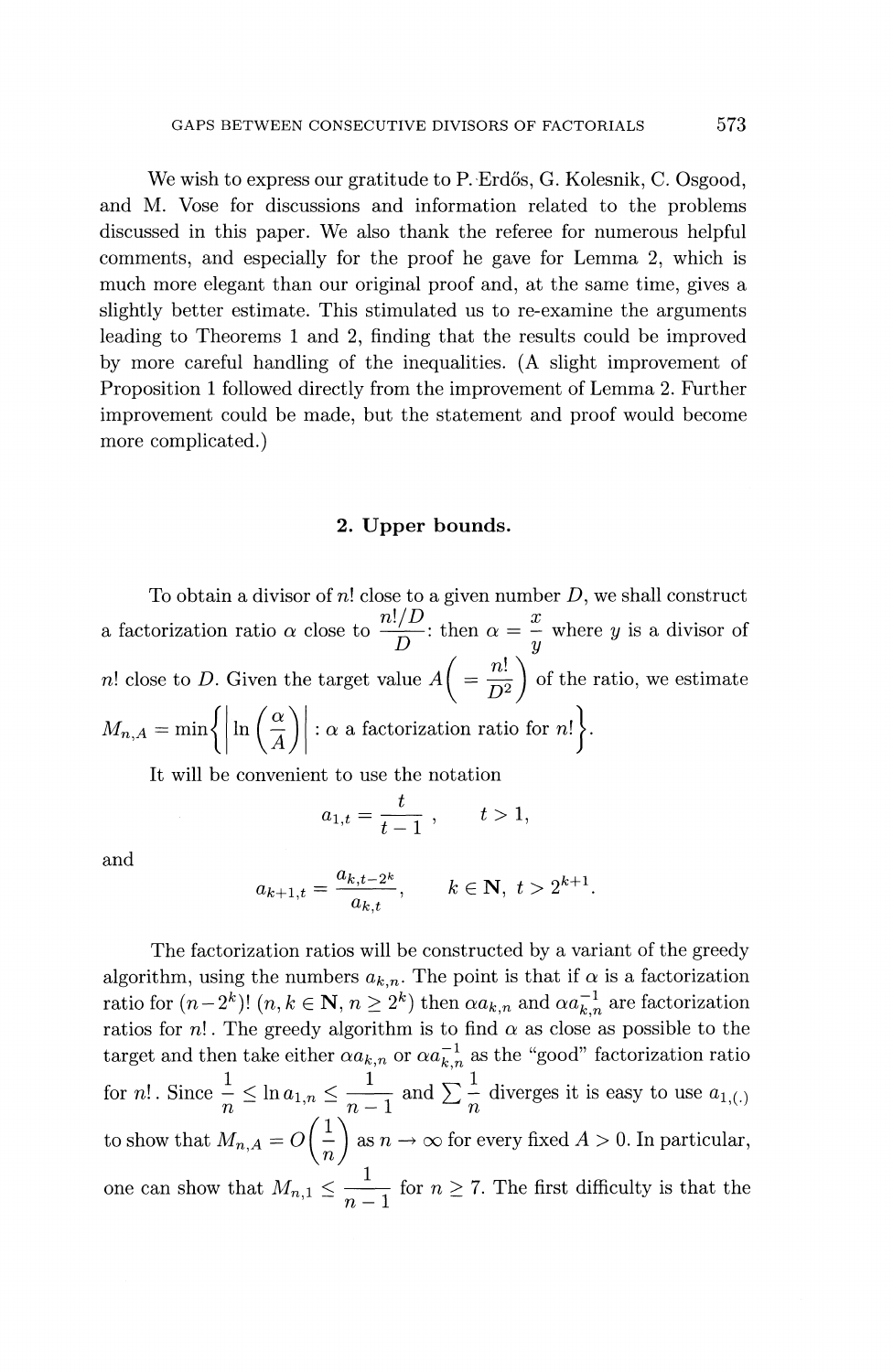result is not uniform in A. In the proof of Theorem 2, A could be as big as *n*, but the greedy method already breaks down for  $A \approx \sqrt{n}$ , since then<br> $\sum_{n=1}^{\infty} \ln a_{1,m} \approx \frac{1}{2} \ln n \ngtr 1$ .

$$
\sum_{\substack{2 \le m \le n \\ m \equiv n (\text{mod } 2)}} \ln a_{1,m} \approx \frac{1}{2} \ln n \ngtr \ln A.
$$

LEMMA 1. — If 
$$
n \ge 4
$$
 and  $1 \le A \le n + 1$ , then :  
(7) 
$$
M_{n,A} \le \frac{2}{n}.
$$

Proof. — The reader may readily list the divisors of and factorization ratios for 4! and 5! to confirm the result for  $n \in \{4, 5\}$ . (It is also easy to see that the conclusion fails for  $n = A = 3$ .)

Take  $n > 5$  and assume that for  $m \in \{n-2, n-1\}$  and  $1 \leq A \leq m+1$ , Take  $n > 3$  and assume that for  $m \in \{n-2, n-1\}$  and  $1 \le A \le m+1$ <br>  $M_{m,A} \le \frac{2}{m}$ . Suppose  $A \le n-1$ . Then there is a factorization ratio *c* for  $(n-2)!$  with  $\left|\ln \frac{\alpha}{4}\right| \leq \frac{2}{n-2}$ , so there is  $\beta \in {\alpha a_{1,n}, \alpha a_{1,n}^{-1}}$  with  $\text{for}~~(n-2)! \text{ with } \left|\ln \frac{\alpha}{A}\right| \leq \frac{2}{n-2}, \text{ so there is } \beta \left|\ln \frac{\beta}{A}\right| = \left|\ln \frac{\alpha}{A} \pm \ln a_{1,n}\right| \leq \max\left\{\frac{1}{n-1}, \frac{2}{n-2} - \frac{1}{n}\right\}.$  $\alpha$   $\begin{array}{c|ccccc}\n a & & & & \\
\end{array}$   $\begin{array}{c|ccccc}\n a & & & & \\
\end{array}$   $\begin{array}{c|ccccc}\n a & & & & \\
\end{array}$  $\left|\ln \frac{\alpha}{A}\pm\ln a_{1,n}\right|\leq \max\left\{\frac{1}{n-1},\frac{2}{n-2} -\frac{1}{n}\right\}\leq \frac{2}{n}$ 

Now suppose  $n-1 < A \leq n+1$ . Choose a factorization ratio  $\alpha$  for Now suppose  $n-1 \le A \le n+1$ . Choose a factorization ratio  $\alpha$  is n. For some  $\beta \in \{n\alpha, n\alpha^{-1}\}, \left|\ln \frac{\beta}{A}\right| = \left|\ln \frac{n}{A} \pm \ln \alpha\right| \le \max\left\{\left|\ln \frac{n}{A}\right|, |\ln \alpha|\right\}$ Since  $|\ln \frac{n}{A}| \leq \frac{2}{n}$ , it remains only to check that  $M_{n-1,1} \leq \frac{2}{n}$ . For  $n \geq 8$ this is clear since  $M_{n-1,1} \leq \frac{1}{n-2}$ , by the remarks above. To complete the Since  $|\ln \frac{n}{A}| \leq \frac{2}{n}$ , it remains only to check that  $M_{n-1,1} \leq \frac{2}{n}$  this is clear since  $M_{n-1,1} \leq \frac{1}{n-2}$ , by the remarks above. To proof, observe that  $M_{5,1} = \ln \frac{12}{10} < \frac{1}{5} < \frac{2}{6}$  and  $M_{6,1} = \ln \frac$  $\ln \frac{12}{10} < \frac{1}{5} < \frac{2}{6}$  and  $M_{6,1} = \ln \frac{30}{24} < \frac{1}{4} < \frac{2}{7}$ . Set :

$$
c_k = 2^{(k^2 - k)/2}(k - 1)
$$

for  $k \in \mathbf{N}$ . (Note that  $c_{k+1} = 2^k k c_k$ .)

LEMMA 2. — For 
$$
k \in \mathbb{N}
$$
 and  $t \ge 2^{k+1}k$ :  
\n(8)  $0 \le \ln a_{k,t} - c_k t^{-k} \le c_{k+1} t^{-k-1}$ .

A routine calculation yields the first two terms in the Laurent series, A routine calculation yields the first two terms in the Laurent series<br>showing that  $\ln a_{k,t} = c_k t^{-k} + \left(2^{k-1} - \frac{1}{2}\right) k c_k t^{-k-1} + O(t^{-k-2})$ . Since  $c_{k+1} = 2^k k c_k$ , it follows that the lemma is essentially sharp.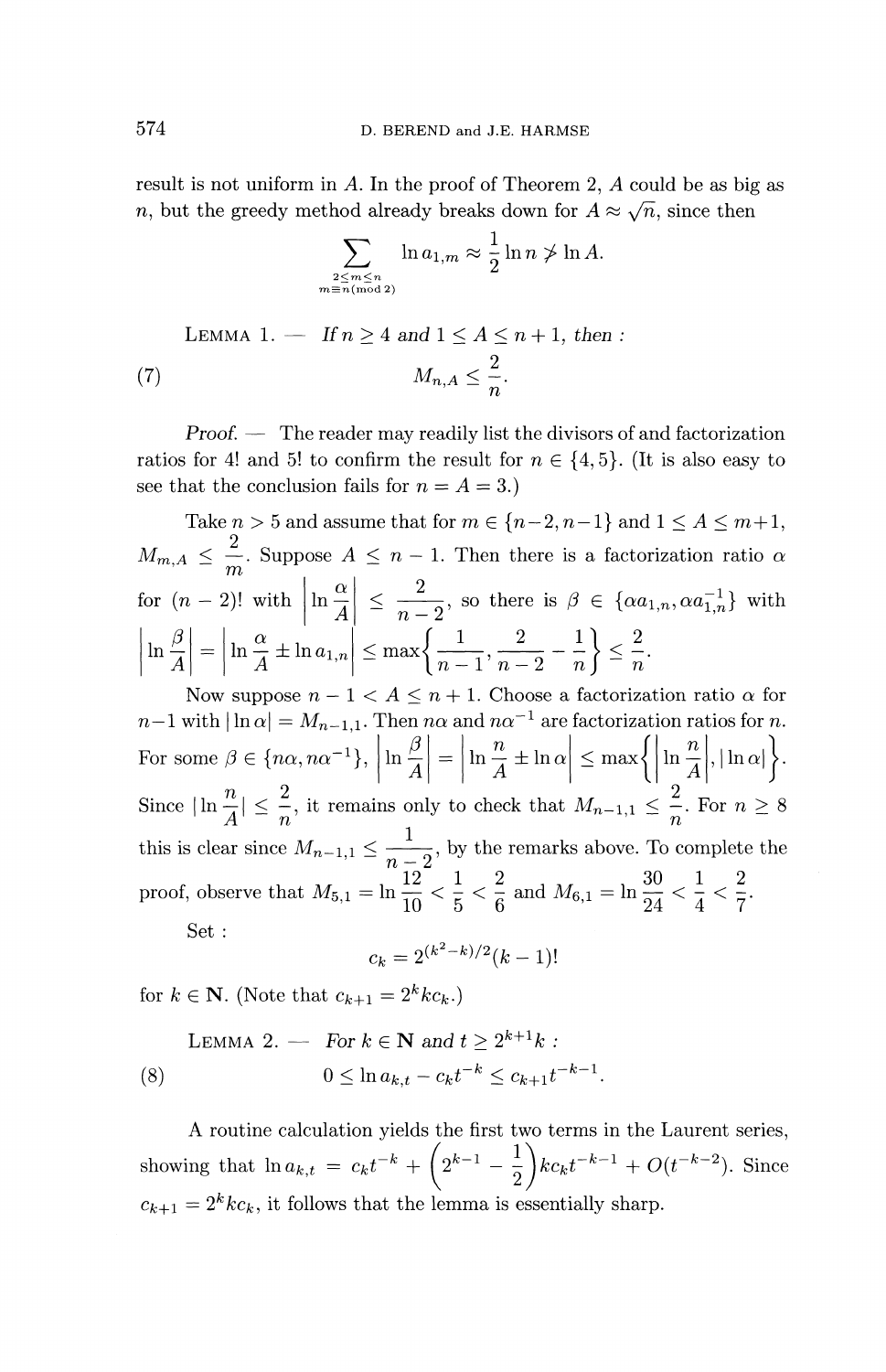*Proof.* — Put  $F_k(t) = \ln a_{k,t}$ . A standard induction yields :

$$
F_k(t) = (-1)^{k-1} \sum_{m=0}^{2^k - 1} (-1)^{\sigma(m)} \ln(t - m), \qquad k \ge 1, \ t > 2^k,
$$

where  $\sigma(m)$  is the sum of digits in the binary representation of m. (Alternatively, we may reduce  $\sigma(m)$  modulo 2 and obtain the well-known Thue-Morse sequence  $-$  see, for example, [7, p.73].) Setting

$$
\lambda_k(n) = \sum_{m=0}^{2^k - 1} (-1)^{\sigma(m)} m^n, \qquad n \ge 0,
$$

we obtain

$$
F_k(t) = (-1)^{k-1} \sum_{m=0}^{2^k - 1} (-1)^{\sigma(m)} \left( \ln t + \ln \left( 1 - \frac{m}{t} \right) \right)
$$
  
=  $(-1)^{k-1} \sum_{m=0}^{2^k - 1} (-1)^{\sigma(m)} \left( \ln t - \sum_{n=1}^{\infty} \frac{1}{n} \left( \frac{m}{t} \right)^n \right)$   
=  $(-1)^{k-1} \lambda_k(0) \ln t + (-1)^k \sum_{n=1}^{\infty} \frac{\lambda_k(n)}{n} t^{-n}.$ 

To calculate the coefficients  $\lambda_k(n)$  we employ generating functions :

$$
\sum_{n=0}^{\infty} \lambda_k(n) \frac{x^n}{n!} = \sum_{m=0}^{2^k - 1} (-1)^{\sigma(m)} \sum_{n=0}^{\infty} \frac{m^n x^n}{n!}
$$

$$
= \sum_{m=0}^{2^k - 1} (-1)^{\sigma(m)} e^{mx}
$$

$$
= \prod_{j=0}^{k-1} \left(1 - e^{2^j x}\right)
$$

$$
= (-1)^k \prod_{j=0}^{k-1} \sum_{h=1}^{\infty} \frac{(2^j x)^h}{h!}.
$$

Opening up we find that  $\lambda_k(n) = 0$  for  $n < k$  and

$$
F_k(t) = \sum_{n=k}^{\infty} \gamma_k(n) t^{-n},
$$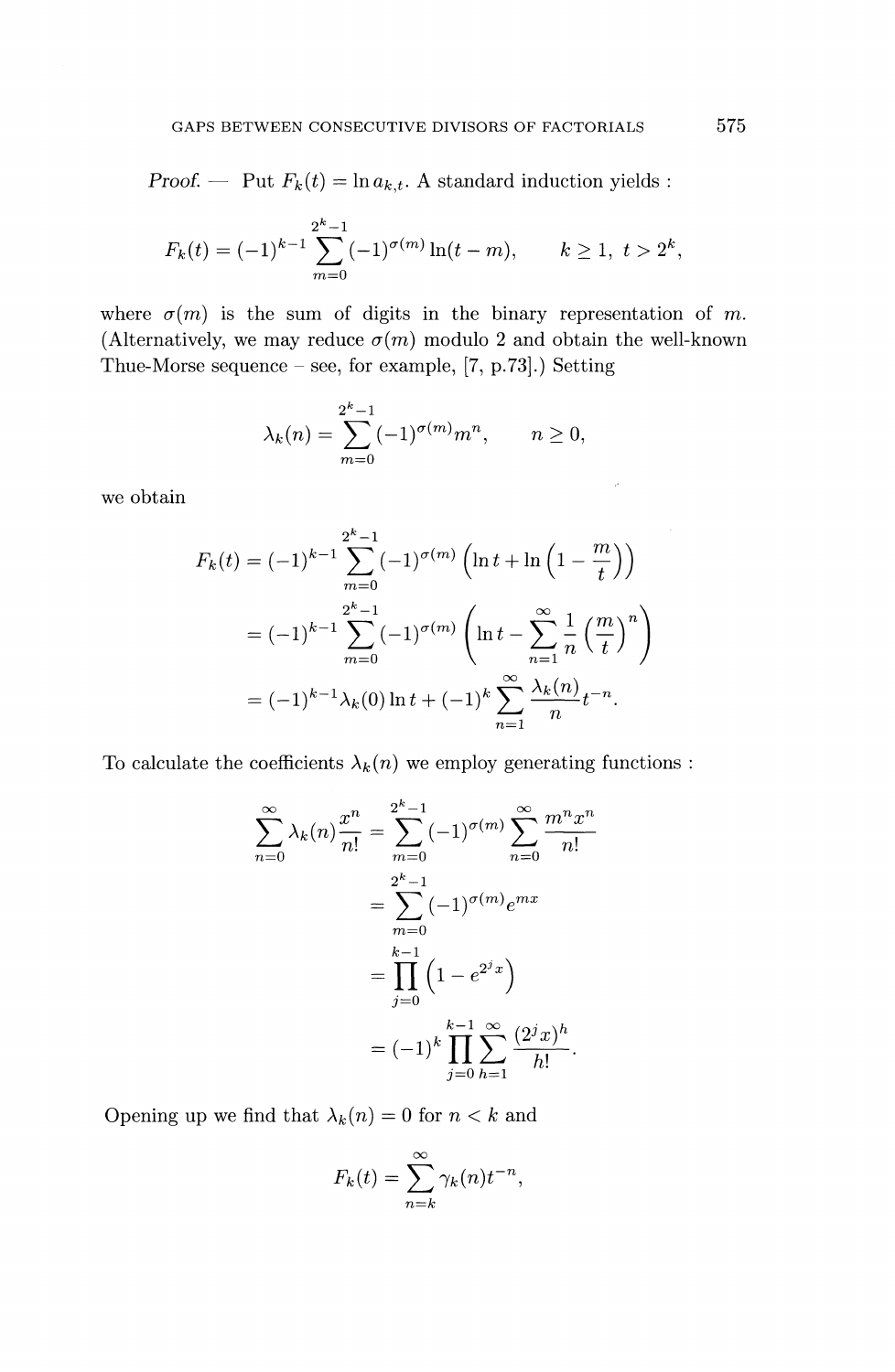where

$$
\gamma_k(n) = \frac{1}{n} \cdot n! \sum_{h_0 + h_1 + \dots + h_{k-1} = n \atop \min h_j \ge 1} \frac{1}{h_0! h_1! \dots h_{k-1}!} \prod_{j=0}^{k-1} 2^{jh_j}
$$
  
\n
$$
= (n-1)! \sum_{u_0 + u_1 + \dots + u_{k-1} = n-k \atop \min u_j \ge 0} \frac{1}{u_0! u_1! \dots u_{k-1}!} \prod_{j=0}^{k-1} \frac{2^{j(u_j+1)}}{u_j+1}
$$
  
\n
$$
= \frac{(n-1)!}{(n-k)!} \sum_{u_0 + u_1 + \dots + u_{k-1} = n-k \atop \min u_j \ge 0} {n-k \choose u_0, u_1, \dots, u_{k-1}} 2^{\frac{k(k-1)}{2}} \prod_{j=0}^{k-1} \frac{2^{ju_j}}{u_j+1}
$$
  
\n
$$
\le \frac{(n-1)!}{(n-k)!} 2^{\frac{k(k-1)}{2}} \sum_{u_0 + u_1 + \dots + u_{k-1} = n-k \atop \min u_j \ge 0} {n-k \choose u_0, u_1, \dots, u_{k-1}} \frac{\prod_{j=0}^{k-1} 2^{ju_j}}{\sum_{j=0}^{k-1} u_j+1}
$$
  
\n
$$
= \frac{(n-1)!}{(n-k+1)!} 2^{\frac{k(k-1)}{2}} (1+2+\dots+2^{k-1})^{n-k}
$$
  
\n
$$
= \frac{(n-1)!}{(n-k+1)!} 2^{\frac{k(k-1)}{2}} (2^k-1)^{n-k}.
$$
  
\nSetting  $z = \frac{2^k - 1}{t}$ , we obtain :

$$
t
$$
  

$$
\sum_{n=k+1}^{\infty} \gamma_k(n) t^{-n} \le \sum_{n=k+1}^{\infty} \frac{(n-1)!}{(n-k+1)!} 2^{\frac{k(k-1)}{2}} (2^k - 1)^{n-k} t^{-n}
$$
  

$$
= 2^{\frac{k(k-1)}{2}} (2^k - 1)^{-k} \sum_{n=k+1}^{\infty} \frac{(n-1)!}{(n-k+1)!} z^n.
$$

Now :

$$
\sum_{n=k+1}^{\infty} \frac{(n-1)!}{(n-k+1)!} z^n = (k-1)! z^{k-1} \sum_{n=k+1}^{\infty} \frac{(n-1)!}{(k-1)!(n-k+1)!} z^{n-k+1}
$$

$$
= (k-1)! z^{k-1} \int_0^z \sum_{n=k+1}^{\infty} \frac{(n-1)!}{(k-1)!(n-k)!} x^{n-k} dx
$$

$$
= (k-1)! z^{k-1} \int_0^z ((1-x)^{-k} - 1) dx
$$

$$
= (k-1)! z^{k-1} G_k(z),
$$

where

$$
G_k(y) = \int_0^y ((1-x)^{-k} - 1) \mathrm{d}x.
$$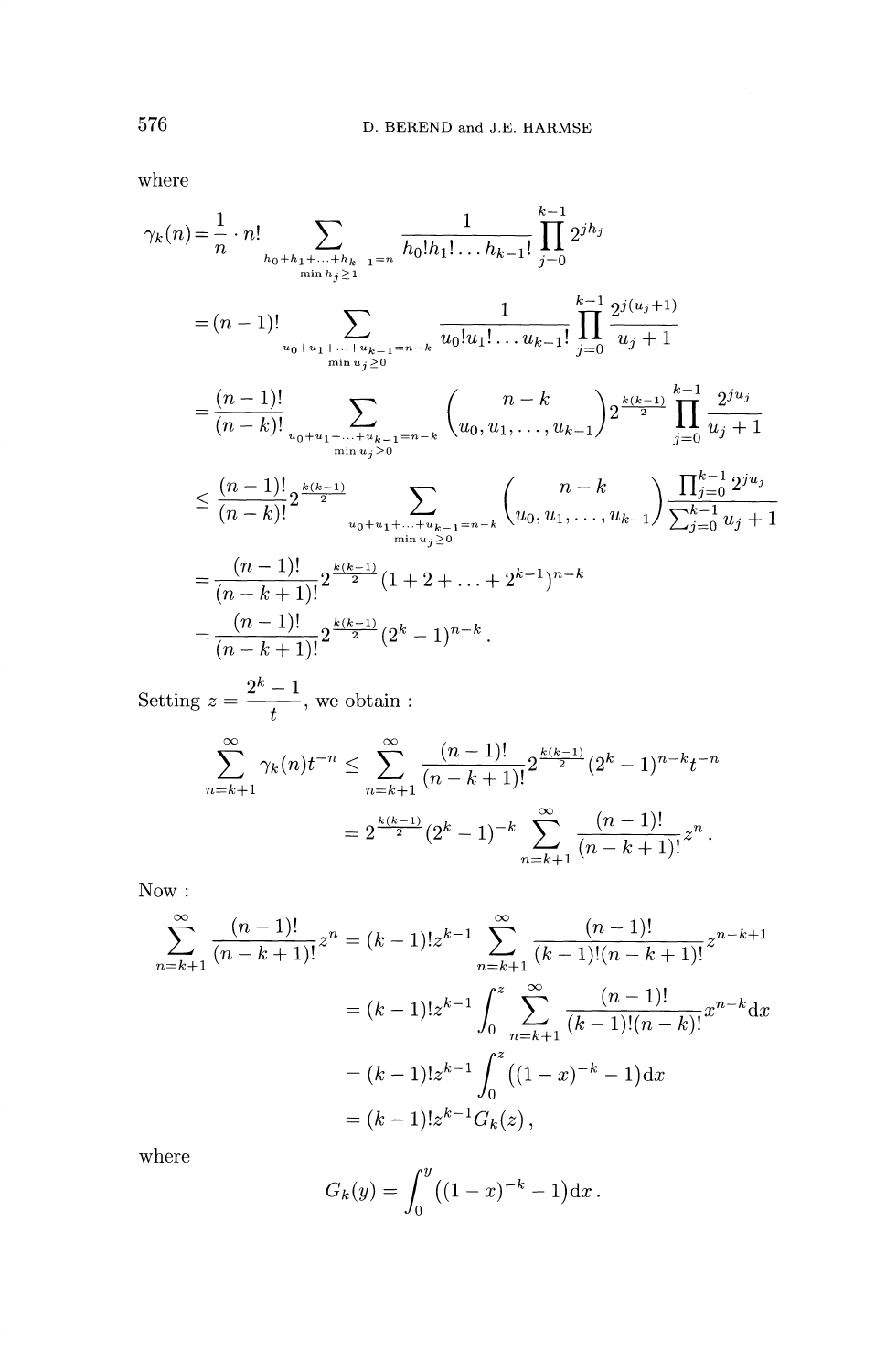By Taylor's Theorem,

$$
G_k(z) = G_k(0) + zG'_k(0) + \frac{z^2}{2}G''_k(x)
$$

$$
= 0 + z \cdot 0 + \frac{z^2}{2}k(1-x)^{-k-1}
$$

for some x between 0 and z. Since  $(1-x)^{-k-1} < (1-z)^{-k-1} < 2$ , it follows that

$$
\sum_{n=k+1}^{\infty} \gamma_k(n)t^{-n} \le 2^{\frac{k(k-1)}{2}} (2^k - 1)^{-k} \sum_{n=k+1}^{\infty} \frac{(n-1)!}{(n-k+1)!} z^n
$$
  

$$
< 2^{\frac{k(k-1)}{2}} (2^k - 1)^{-k} (k-1)! z^{k-1} k z^2
$$
  

$$
= 2^{\frac{k(k-1)}{2}} (2^k - 1)^{-k} k! z^{k+1}
$$
  

$$
= 2^{\frac{k(k-1)}{2}} (2^k - 1)^{-k} k! \left(\frac{2^k - 1}{t}\right)^{k+1}
$$
  

$$
= 2^{\frac{k(k-1)}{2}} (2^k - 1) k! t^{-k-1} < c_{k+1} t^{-k-1}.
$$

This completes the proof of Lemma 2.

PROPOSITION 1. — Suppose  $k, n \in \mathbb{N}$ ,  $n \geq n_k = 2^{k+5}k$ , and  $1 \leq A \leq n+1$ . Then  $M_{n,A} \leq 2c_k n^{-k}$ .

*Proof. —* We will use induction on *k.* Lemma 1 is a better result for  $k = 1$ . The induction step will be given in detail for  $k \geq 3$  and we shall sketch the modifications required for  $k \in \{1,2\}$ . Take  $k \geq 3$  and assume that for  $n \ge n_k$  and  $1 \le A \le n+1$ ,  $M_{n,A} \le 2c_k n^{-k}$ . The first step is to show that a similar inequality also holds for  $n \leq A \leq n^2$  provided  $n \geq n_k + 1$ . Indeed for such *A* and *n* there is a factorization ratio  $\alpha$  for  $(n - 1)!$  with ratio for *n*! with  $\left|\ln \frac{n\alpha}{A}\right| = \left|\ln \frac{\alpha}{A/n}\right| \leq 2c_k(n-1)^{-k} \leq 3c_k n^{-k}$ nace<br>*i* (  $\left|\ln \frac{\alpha}{A/n}\right| \leq 2c_k(n-1)^{-k}$ . Of cours  $\ln \frac{a}{A/r}$ 

Now take  $n \ge n_{k+1}$  and suppose  $1 \le A \le n+1$ . Choose *m* as small as possible with  $m \ge \frac{n}{2}$  and  $m \equiv n \pmod{2^k}$ . Since  $m \ge n_k + 1$  and  $A \le m^2$ there is a factorization ratio  $\alpha_0$  of m! with  $\left| \ln \frac{\alpha_0}{A} \right| \leq 3c_k m^{-k}$ . Define  $\alpha_l$  (and factorization ratio for  $(m + 2<sup>k</sup>l)!$  recursively for  $l \in \mathbb{N}$  by

$$
\alpha_l = \begin{cases} \alpha_{l-1}a_{k,m+2^kl}, \text{ if } \alpha_{l-1} < A, \\ \alpha_{l-1}/a_{k,m+2^kl}, \text{ if } \alpha_{l-1} \geq A. \end{cases}
$$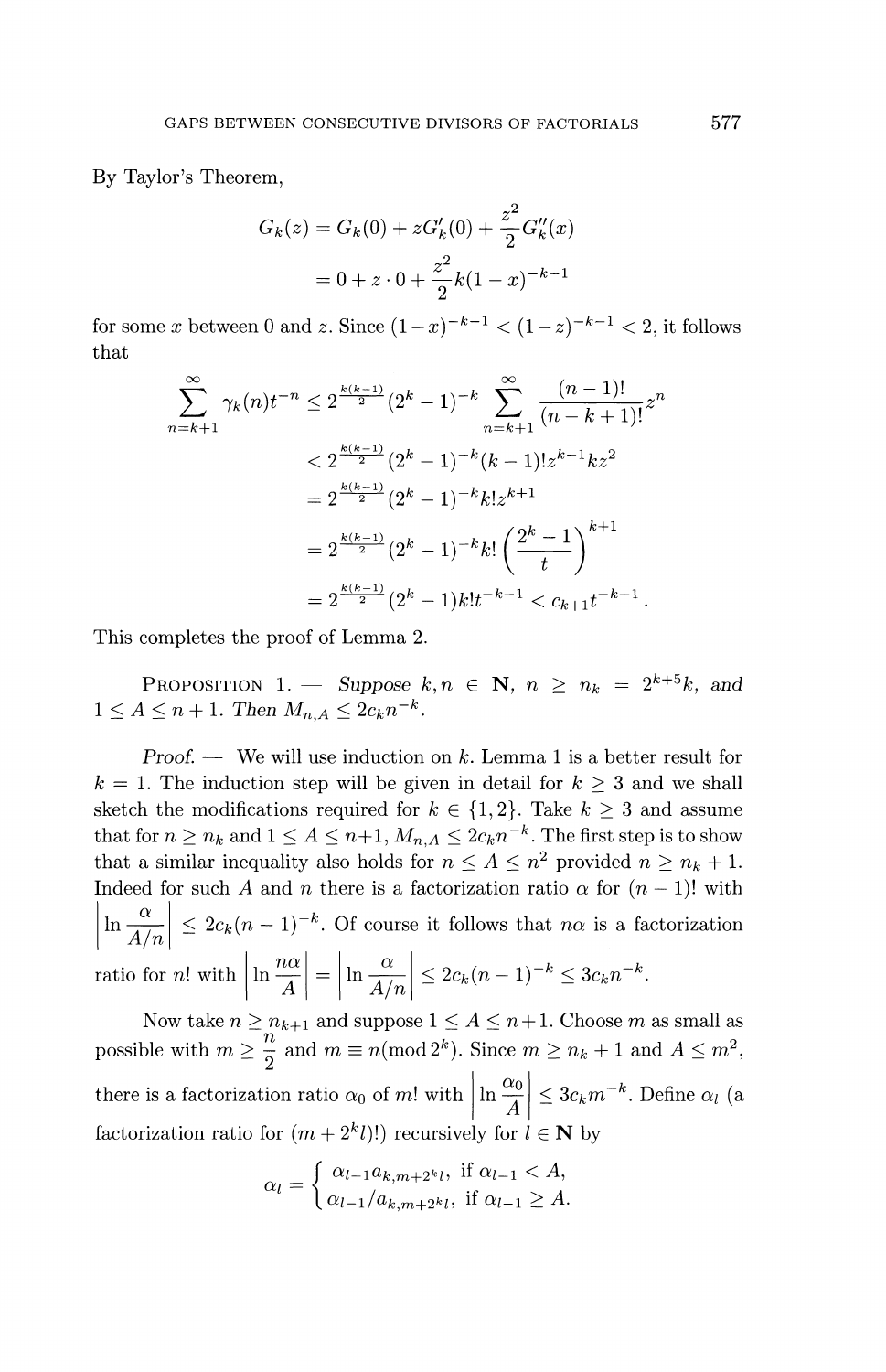Then for  $l_0 = (n-m)2^{-k}$ ,  $\beta_0 = \alpha_{l_0}$  is a factorization ratio for *n*! The plan is to modify  $\beta_0$  to obtain a factorization ratio suitably close to A. The obvious modification is to replace a term of the form  $a^{\pm 1}_{k,m+2^k l}$  in the expansion for  $\alpha_{l_0}$  by its reciprocal, but this is too drastic and must be moderated by the opposite action on another term. If the terms are adjacent then this adjustment is exactly multiplication or division by  $a_{k,m}^2$ .

Since  $\ln a_{k,t} \ge c_k t^{-k}$ ,  $\left| \ln \frac{\alpha_l}{A} \right| \le \ln a_{k,m+2^k l}$  for  $l \ge 3$ . (This follows because  $\ln a_{k,m+2^k} + \ln a_{k,m+2\cdot 2^k} + \ln a_{k,m+3\cdot 2^k} \geq 3 \ln a_{k,m+3\cdot 2^k} \geq 3c_k(m+1)$  $(3 \cdot 2^k)^{-k} \geq 3e^{-1/10}c_k m^{-k} > 2c_k m^{-k}$ . This and similar estimates are used throughout the proof.) For  $l \geq 1$ , not all three numbers  $\ln \alpha_l$ ,  $\ln \alpha_{l+1}$ , and  $\ln \alpha_{l+2}$  can be on the same side of  $\ln A$ . Set  $S_+ = \{l \in \{2, 3, 4, \ldots, l_0\} : \ldots \}$  $\alpha_l = \alpha_{l-2}a_{k,m+2^k(l-1)}^{-1} a_{k,m+2^kl}$  and let  $S_- = \{l \in \{2,3,4,\ldots,l_0\} : \alpha_l =$  $\alpha_{l-2}a_{k,m+2^{k}(l-1)}a_{k,m+2^{k}l}^{-1}$ . Define factorization ratios  $\beta_{J}$  of n! recursively as follows : Suppose  $\beta_J = \beta_0 \prod_{k=1}^{\infty} a_{k+1-k}^{2\sigma(l_j)}$  where  $\sigma(l) = 1$  (resp.  $\sigma(l) = -1$ ) if  $l \in S_+$  (resp.  $l \in S_-$ ) and  $l_{j+1} \geq 2 + l_j$ . If  $\beta_j > A$ and there is  $l \in S_- \cap \{l_J + 2, l_J + 3,...\}$  with  $a_{k+1,m+2^k l} < \frac{\beta_J}{A}$  then  $\beta_{J+1} = \beta_J a_{k+1,m+2^k l_{J+1}}^{-2}$  where  $l_{J+1}$  is the least such *l*. Similarly if  $\beta_J < A$ and there is  $l \in S_+ \cap \{l_J + 2, l_J + 3, ...\}$  with  $a_{k+1,m+2^k l} < \frac{A}{\varphi}$  then  $\beta_J$  $\beta_{J+1} = \beta_J a_{k+1,m+2k}^2$  where  $l_{J+1}$  is the least such l. Let  $J_0$  be the largest *J* for which  $l_j$  can be found. We claim that  $\beta_{J_0}$  is a factorization ratio for *n*! with  $\left| \ln \frac{\rho_{J_0}}{A} \right| < 2c_k n^{-k}$ .

An induction shows that for  $J \in \{1,2,\ldots,J_0\}$  there is a factorization ratio  $\tilde{\alpha}_{l_j}$  of  $(m + 2^k l_j)!$  such that  $\beta_j = \tilde{\alpha}_{l_j} \frac{\alpha_{l_0}}{\alpha_{l_j}}$ . It follows that  $\beta_j$  is a factorization ratio for n! for every J. The rest of the proof verifies the upper bound for  $\ln \frac{\beta_{J_0}}{4}$ .

The approximate alternation between multiplication and division in the construction of  $\beta_0$  from  $\alpha_0$  implies that  $S_+$  and  $S_-$  cannot be very sparse. More precisely, each of them has a point in  $\{2,3,4,5,6\}$ , and for every  $l \in S_+ \cup S_-,$  if  $l \leq l_0 - 5$  then  $S_+$  and  $S_-$  both intersect  $\{l+2,l+3,l+4,l+5\}.$ 

If  $J_0 = 0$  then  $\frac{A}{\beta_0} \le a_{k+1,m+2^{k}l}$  for every  $l \in S_+$  and  $\frac{\beta_0}{A} \le a_{k+1,m+2^{k}l}$ for every  $l \in S_{-}$ . Since (by inequalities below) this leads to the estimate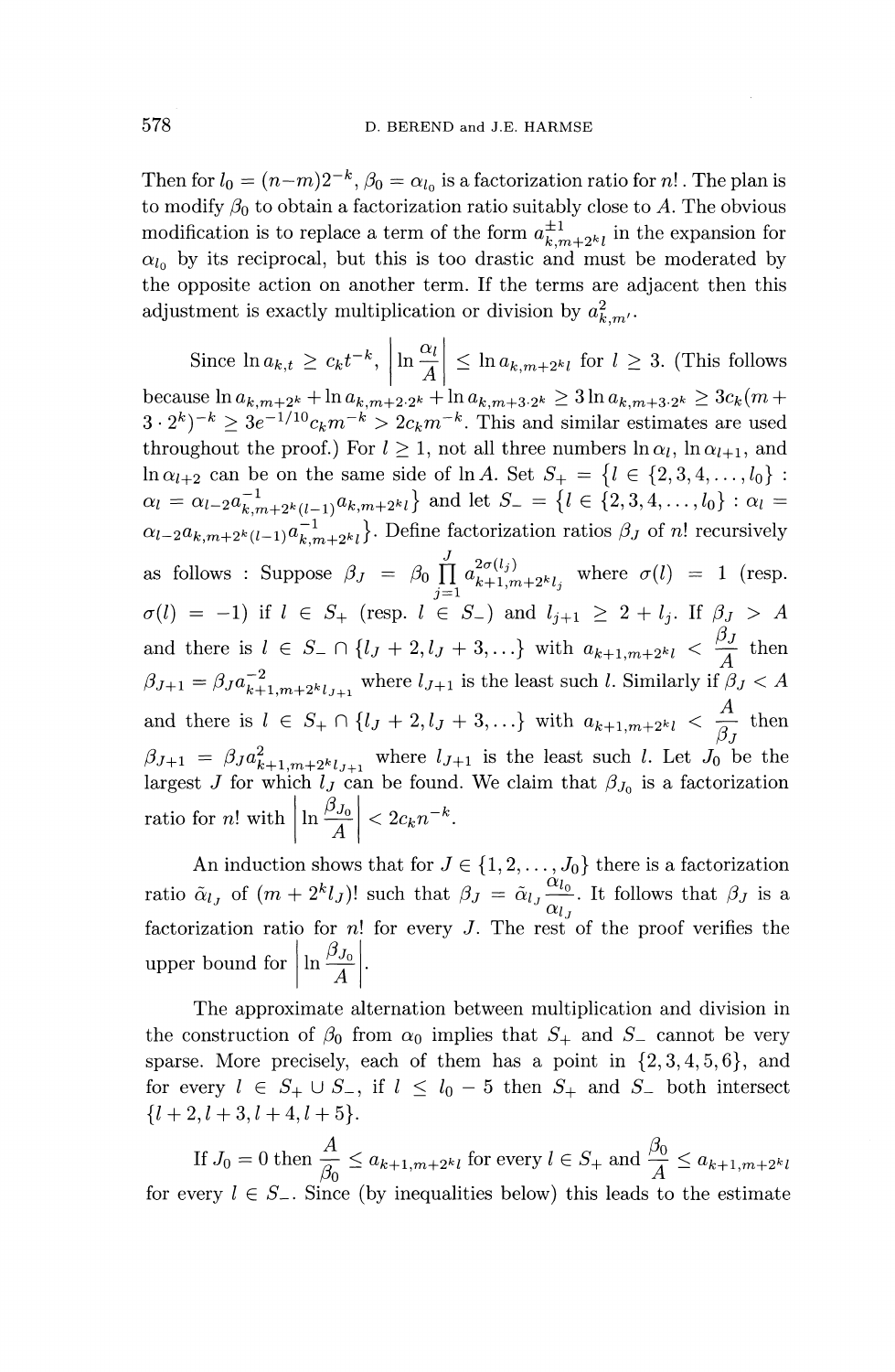claimed, assume  $J_0 > 0$ .

Suppose that for every  $J \in \{1, 2, ..., J_0\}, \left| \ln \frac{\beta_J}{A} \right| > a_{k+1,m+2^k l_J}$ Then the numbers  $\ln \frac{\beta J}{A}$  all have the same sign : assume first that they are all positive. Since  $a_{k+1,(.)}$  is a decreasing function,  $\left| \ln \frac{\beta_j}{A} \right| > a_{k+1,m+2^k l}$ for  $l \ge l_J$ , so by the construction,  $\{l_1, l_2, ..., l_{J_0}\} = S_{-} \cap \{l_1, l_1 + 1, ..., l_0\}$ Suppose that  $S_- \cap \{2, 3, ..., l_1 - 1\}$  is nonempty and let *l* be the greatest element. Then  $\ln \frac{\beta_0}{A} \leq \ln a_{k+1,m+2^k l} < 3 \ln a_{k+1,m+2^k l_1}$  (since  $l_1 \leq l + 5$ ), contrary to assumption. It follows that  $\{l_1, l_2, \ldots, l_{J_0}\} = S_-,$  so

$$
\ln \frac{\beta_0}{A} \geq \sum_{J=1}^{J_0} \ln a_{k+1,m+2^k l_J}^2
$$
\n
$$
= 2 \sum_{l \in S_-} \ln a_{k+1,m+2^k l}
$$
\n
$$
\geq 2 \sum_{l \in S_-} c_{k+1} (m + 2^k l)^{-k-1}
$$
\n
$$
\geq 2 \sum_{l \in I \text{ (mod 5)}} c_{k+1} (m + 2^k l)^{-k-1}
$$
\n
$$
\geq \frac{2}{5} \int_6^{l_0} c_{k+1} (m + 2^k t)^{-k-1} dt
$$
\n
$$
= \frac{2c_k}{5} ((m + 6 \cdot 2^k)^{-k} - n^{-k})
$$
\n
$$
\geq \frac{2c_k}{5} \left( \left( \frac{n}{2} + 7 \cdot 2^k \right)^{-k} - n^{-k} \right)
$$
\n
$$
> 2c_k n^{-k}
$$
\n
$$
> \ln a_{k,n}.
$$

This contradicts the estimates for  $\alpha_l$ . The assumption that the numbers  $\ln \frac{\beta J}{A}$  are all negative leads to a similar contradiction.

The penultimate inequality in the calculation above uses the assumption that  $k \geq 3$ . For  $k \in \{1,2\}$ , it is important that m can be chosen substantially less than  $n/2$ . (This is possible because the results for small *k* are better than those stated.) We see that  $M_{n,A} \leq 4n^{-2} = 2c_2n^{-2}$  for  $n \geq 160, 1 \leq A \leq n+1$  by choosing  $m \approx \sqrt{n+1}$  congruent to *n* modulo 4 in case  $k = 1$ . In the case  $k = 2$ , we choose  $m \approx \frac{n}{3}$ . Note that for large k we could take m substantially greater than  $n/2$  and still have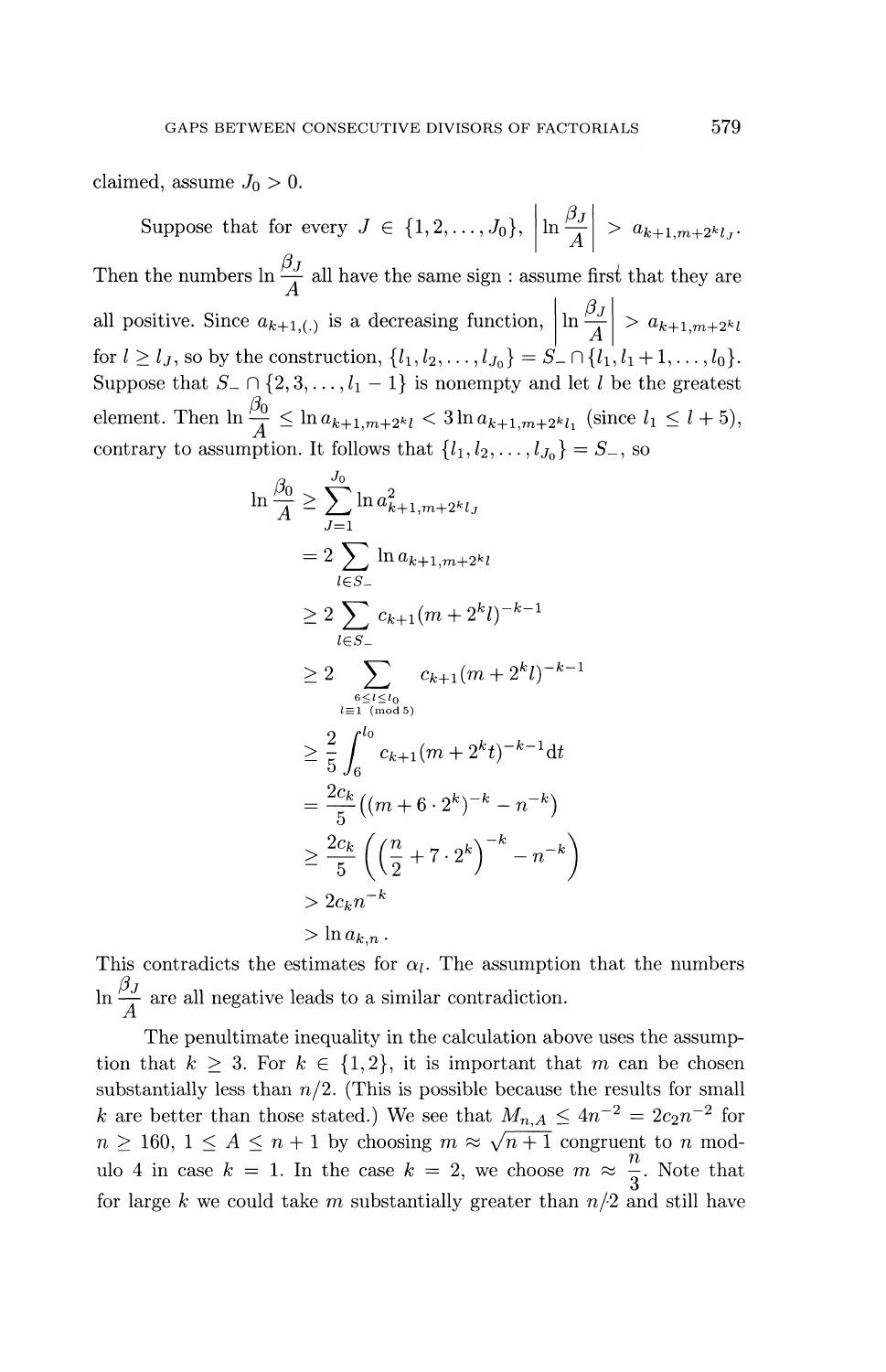$(m+7\cdot 2^k)^{-k} - n^{-k} > 4n^{-k}$ . We leave it to the interested reader to verify that for large k and  $n \ge 2^{k+3}k$ , if  $1 \le A \le n+1$  then  $M_{n,A} \le 2c_k n^{-k}$ .

By the result above, there is  $J \in \{1, 2, ..., J_0\}$  such that  $\left| \ln \frac{\beta J}{A} \right| \leq$  $a_{k+1,m+2^k l_J}$ . For any such  $J < J_0$ , the argument used above to show that  $d_{k+1,m+2^{k}l}$ . For any such  $J \leq J_0$ , the argument used above to show that  $\left| \ln \frac{\beta_{J+1}}{4} \right| \leq a_{k+1,m+2^{k}l_{J+1}}$ . Thus by induction

$$
\left|\ln \frac{\beta_{J_0}}{A}\right| \leq a_{k+1,m+2^k l_{J_0}} \leq a_{k+1,n-5\cdot 2^k} < 2c_{k+1}n^{k+1}.
$$

Proposition 1 follows.

*Proof of Theorems 1 and 2.* — Let  $n \geq 2^{16}$  be given and suppose  $\sqrt{(n-1)!} \le D \le \sqrt{n!}$ . Set  $A = \frac{n!}{D^2} \in [1,n]$ . By the definitions, there is a factorization ratio  $\alpha$  for n! with  $\left| \ln \frac{\alpha}{A} \right| = M_{n,A}$ . The first step is to estimate  $M_{n,A}$ .

Define  $\tilde{k}(\geq 8)$  by the equation  $2^{\tilde{k}+5}\tilde{k}=n$ , let k be the integer part of  $\tilde{k}$ , and set  $t = \tilde{k} - k$ , so that  $2^{k+5}k \leq 2^{k+t+5}k \leq n < 2^{k+6}(k+1)$ . Then by Proposition 1,

$$
M_{n,A} \leq 2c_k n^{-k}
$$
  
=  $2 \cdot 2^{(k^2 - k)/2} (k - 1)! n^{-k}$   
 $\leq 2(2^k)^{(k-1)/2} \sqrt{2\pi} (k - 1)^{k - \frac{1}{2}} e^{1 - k + \frac{1}{12(k-1)}} n^{-k}$   
 $\leq 2(k - 1)^{-\frac{1}{2}} \left(\frac{n}{2^{t + 5} k}\right)^{(k-1)/2} \sqrt{2\pi} e^{1 - k + \frac{1}{84}} (k - 1)^k n^{-k}$   
 $\leq 2^{1 + \frac{5 + t}{2}} 7^{-\frac{1}{2}} \sqrt{2\pi} e^{1/84} 2^{-(t + 5)k/2} e^{-k} \left(\frac{k}{n}\right)^{(1-k)/2} k^k n^{-k}$   
 $\leq 2^{\frac{7}{2} + \frac{t}{2}} \sqrt{2\pi/7} e^{1/84} (2^{-k})^{1} s^{-(\frac{t + 5}{2})} \left(\frac{k}{n}\right)^{(k+1)/2}$   
 $\leq 2^4 2^{\frac{t}{2}} \sqrt{\pi/7} e^{1/84} \left(\frac{2^6 (k + 1)}{n}\right)^{1} s^{(k + \frac{t + 5}{2})} e^{-1/2} \left(\frac{k + 1}{n}\right)^{(k+1)/2}$   
 $\leq 2^{22} 2^{\frac{t}{2}} \sqrt{\pi/7} e^{6 - \frac{41}{84}} \left(\frac{k + 1}{n}\right)^{\frac{k + t + 6}{2} + 1} s e$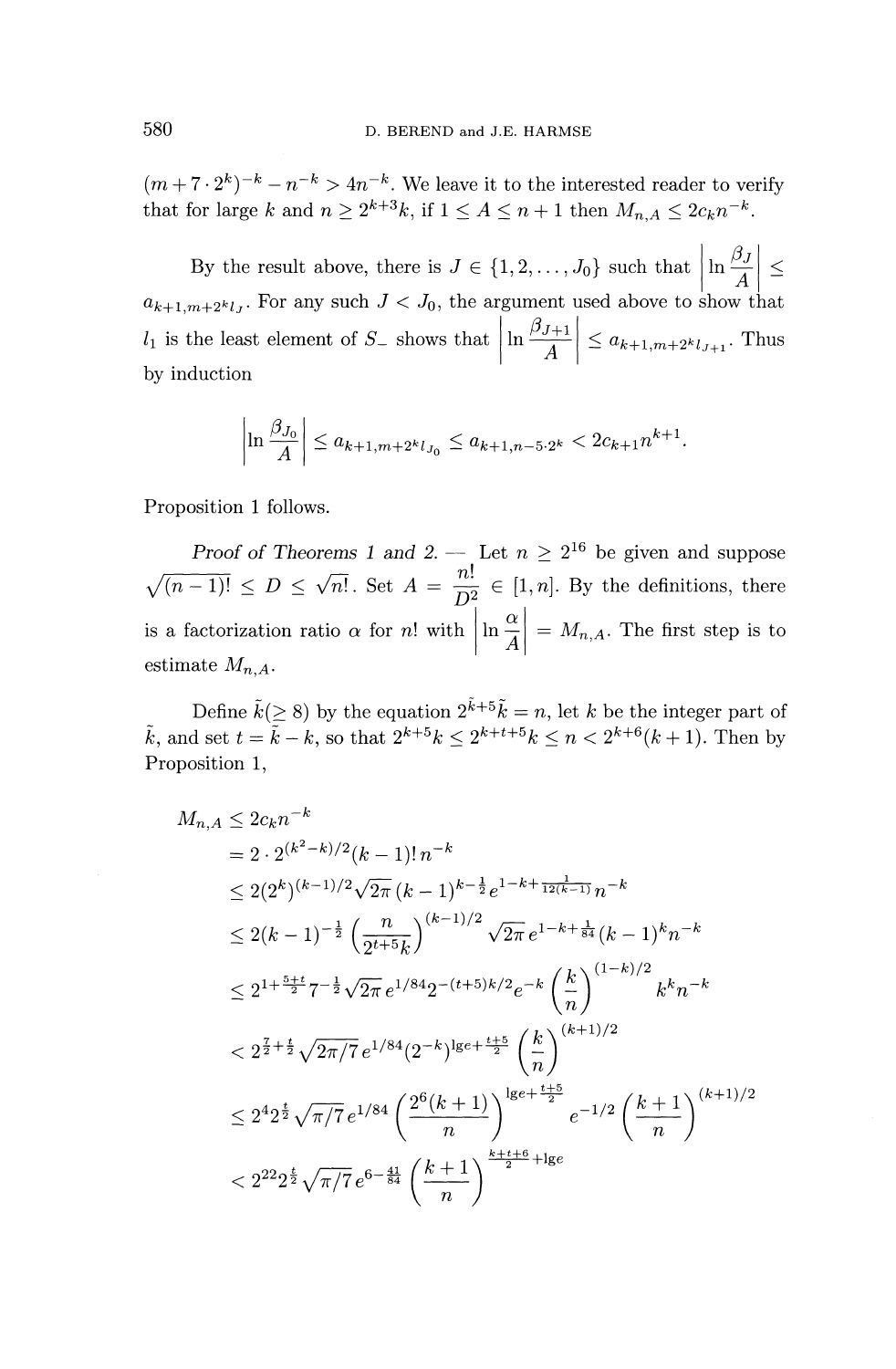GAPS BETWEEN CONSECUTIVE DIVISORS OF FACTORIALS 581  
\n
$$
\leq 2^{22} \sqrt{\pi/7} 2^{\frac{t}{2}} e^{4 - \frac{t}{2} - \frac{41}{84}} \left( \frac{k + t + 5}{n} \right)^{\frac{k + t + 6}{2} + \lg e}
$$
\n
$$
\leq 2^{22} \sqrt{\pi/7} e^{4 - \frac{41}{84}} \left( \frac{k + t + 5}{n} \right)^{\frac{k + t + 6}{2} + \lg e}
$$
\n
$$
< 9.5 \cdot 10^7 \left( \frac{k + t + 5}{n} \right)^{\frac{k + t + 6}{2} + \lg e}.
$$

Now  $k + t + 6 = \tilde{k} + 6 \ge \lg n - \lg(\lg n) + 1$  and  $k + t + 5 = \tilde{k} + 5 \le \lg n$ , so  $0^7\left(\frac{\lg n}{2}\right)^{\frac{\lg n-\lg(\lg n)+1}{2}+1}$  $M_{n,A} \leq 9.5 \cdot 10^7 \left(\frac{18^n}{n}\right)$ 

Moreover, since  $n \ge 2^{16} > 2 \cdot 2^7$ ,  $M_{n,A} \le 4n^{-2} \le 2^{-30}$ , so  $e^{M_{n,A}} < 1.01$ .

Let 
$$
x = \sqrt{\frac{n!}{\alpha}}
$$
, which is a divisor of *n*!. Then by the estimates above  
\n
$$
\left|\frac{x}{D} - 1\right| \le \exp\left(\left|\ln \frac{x}{D}\right|\right) - 1
$$
\n
$$
= \exp\left(\frac{1}{2}\left|\ln \frac{\alpha}{A}\right|\right) - 1
$$
\n
$$
= e^{M_{n,A}/2} - 1
$$
\n
$$
< \frac{M_{n,A}}{2} e^{M_{n,A}}
$$
\n
$$
< 5 \cdot 10^7 \left(\frac{\lg n}{n}\right)^{\frac{\lg n - \lg(\lg n) + 1}{2} + \lg e}.
$$

This proves Theorem 2.

To prove Theorem 1 proceed as above with  $A = 1$ . We obtain a factorization ratio  $\alpha$  with  $\ln |\alpha| = M_{n,1}$ . Pick  $\beta = \alpha$  or  $\alpha^{-1}$ , whichever is bigger than 1. Then

\n
$$
M_n = \beta - 1 \leq e^{M_{n,1}} - 1 \leq e^{M_{n,1}} M_{n,1} < 10^8 \left( \frac{\lg n}{n} \right)^{\frac{\lg n - \lg(\lg n) + 1}{2} + \lg e}
$$
\n

This proves Theorem 1.

# **3. Lower bounds.**

*Proof of Theorem 3.* — In [1], it was proved that for any polynomial *P* with integer coefficients of degree 2 or more, the equation

$$
P(x) = n!
$$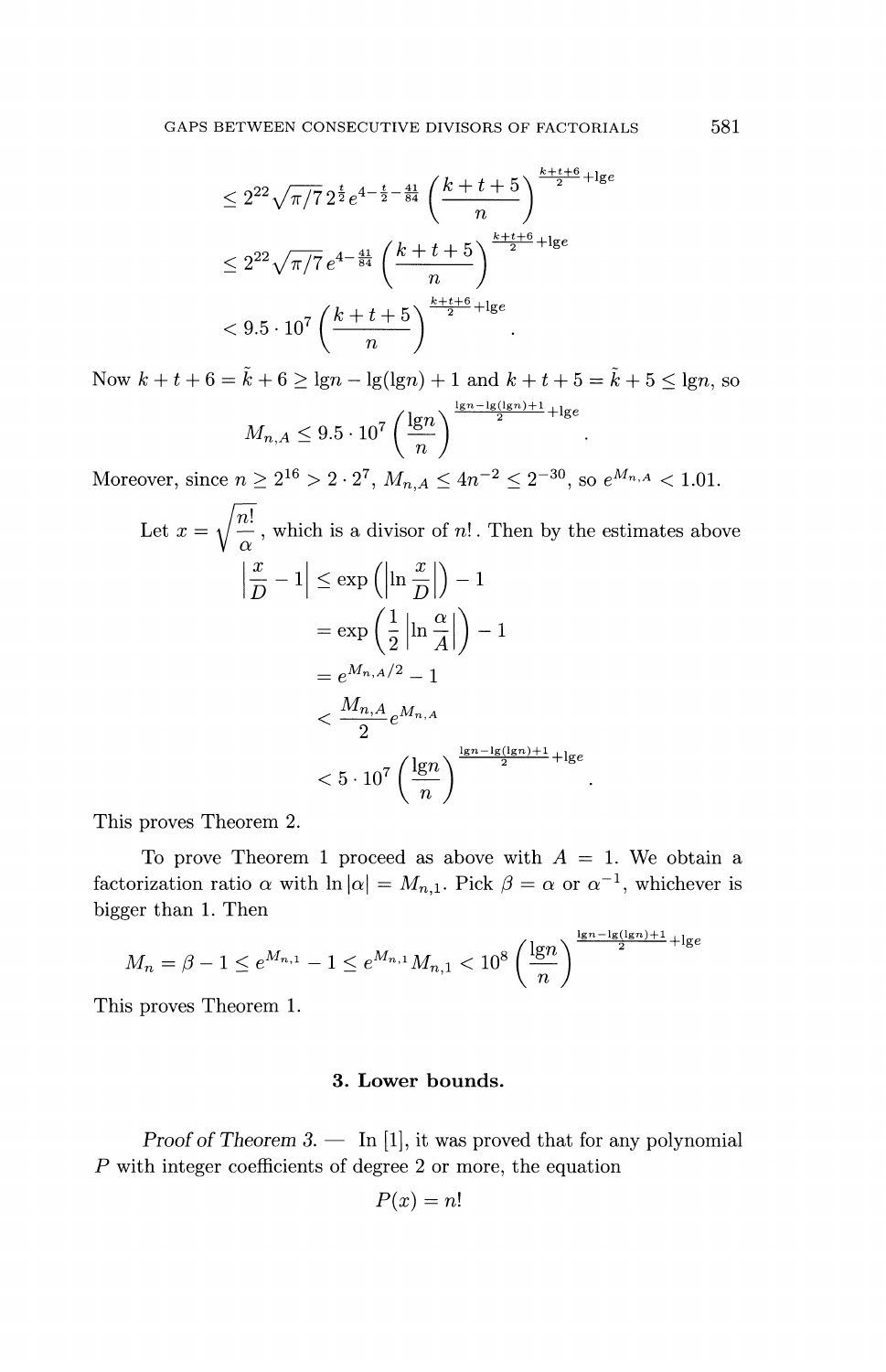has only a density 0 set of solutions *n.* This implies in particular that for any positive integer *a* the equation

$$
(9) \t x(x+a) = n!
$$

has only a density 0 set of solutions *n*. Hence, after omission of such a set of  $n$ 's, the minimal  $\alpha$  for which (9) has a solution becomes arbitrarily large as *n* grows. This proves the theorem.

Theorem 4 follows straightforwardly from

PROPOSITION 2. — If  $n \geq 4$  is a perfect square then either  $h_{n-1}$  –  $l_{n-1} > \sqrt{n-1}$  or  $h_n - l_n \ge \sqrt{n}$ .

*Proof.* — Let  $n = m^2$ . Put :

$$
a = h_{n-1} - l_{n-1},
$$
  $b = h_n - l_n.$ 

Since  $n \geq 4$  there exists a prime  $p \in \left( \frac{n-1}{2}, n-1 \right]$ . For such  $p$  we have *p* $(n-1)!$  but  $p^2$  $P \in \left( \frac{1}{2}, n - 1 \right]$ . For such *p* we have<br> $P \nmid (n - 1)!$ . In particular,  $(n - 1)!$  is not a square, so  $a \ge 1$ . Now

$$
4l_n(l_n+b) = 4n! = 4m^2(n-1)! = 4m^2l_{n-1}(l_{n-1}+a).
$$

This yields :

$$
b2 - m2a2 = (2ln + b - m(2ln-1 + a))(2ln + b + m(2ln-1 + a)).
$$

If  $2l_n + b \neq m(2l_{n-1} + a)$  then

$$
|b^{2} - m^{2}a^{2}| \ge 2l_{n} + b + m(2l_{n-1} + a)
$$
  
=  $2\frac{h_{n} + l_{n}}{2} + 2m\frac{h_{n-1} + l_{n-1}}{2}$   
 $\ge 2\sqrt{h_{n}l_{n}} + 2m\sqrt{h_{n-1}l_{n-1}}$   
=  $4\sqrt{n!}$ .

Hence in this case either  $b \geq 2(n!)^{1/4} > \sqrt{n}$ , or  $ma \geq 2(n!)^{1/4} > \sqrt{n}$ , so that  $a > \sqrt{n-1}$ . On the other hand, if  $2l_n + b = m(2l_{n-1} + a)$  then  $b^2 - m^2 a^2 = 0$ , and therefore  $b \geq ma \geq m = \sqrt{n}$ . This completes the proof.